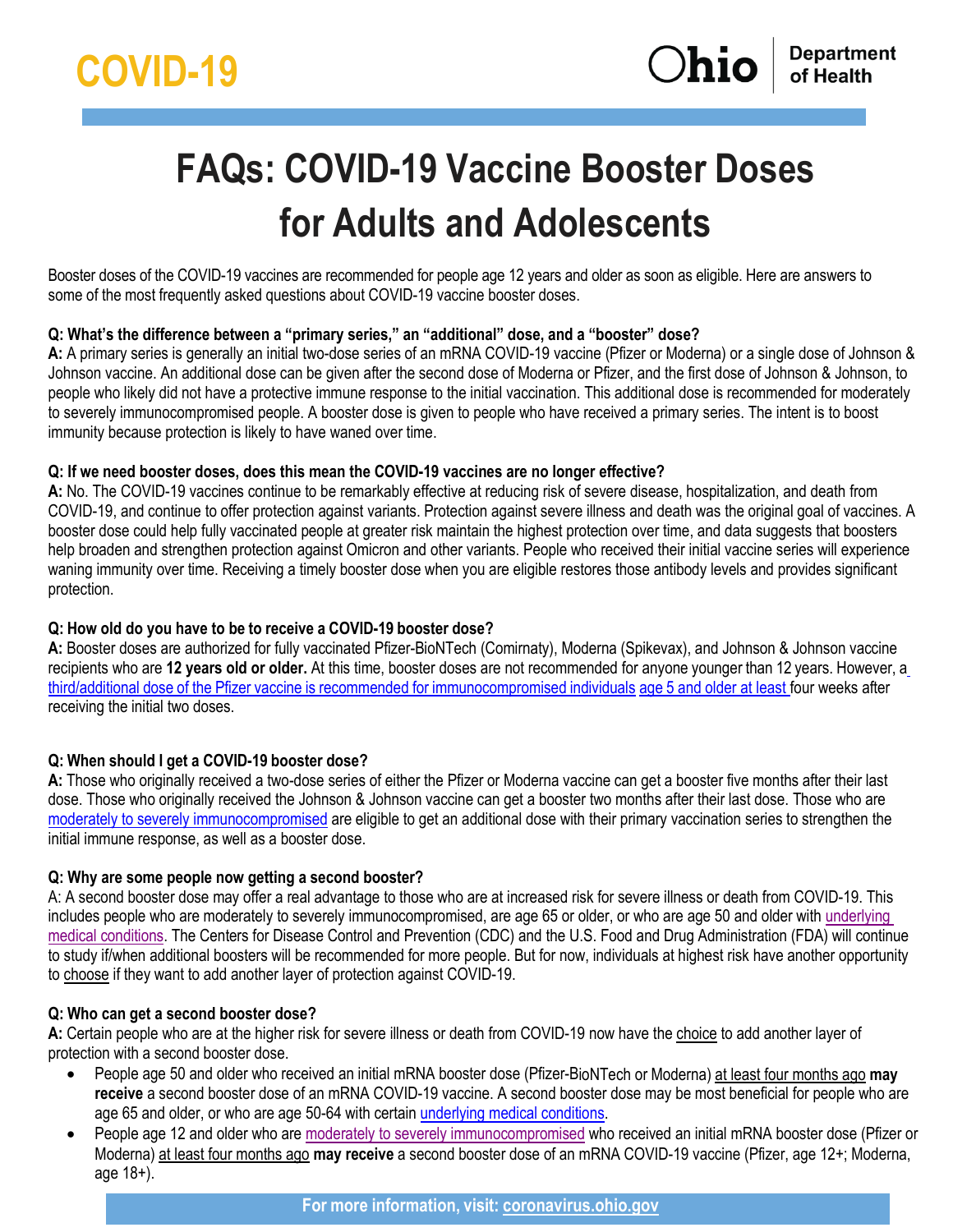• Adults who received a primary vaccine and booster dose of the Johnson & Johnson (Janssen) COVID-19 vaccine at least 4 months ago **may receive** a second booster dose using an mRNA COVID-19 vaccine (Pfizer or Moderna).

*People who are now eligible to receive a second booster dose are encouraged to talk to their healthcare providers to assess individual risks and the benefits of another dose in strengthening ongoing protection.* 

## **Q: I'm immunocompromised. Does this mean I should now get five doses?**

**A:** If you are moderately to severely immunocompromised, received the Moderna or Pfizer vaccine and you are age 12 or older, you may now choose to receive as many as five doses – the three-dose primary series, plus two booster doses.

#### **Q: If I originally received the Johnson & Johnson vaccine and its booster, should I get another dose?**

**A:** If it has been at least four months since your booster, you may choose to receive another booster, this time an mRNA vaccine (Pfizer or Moderna) to boost your ongoing protection. According to a new [CDC study,](https://www.cdc.gov/mmwr/volumes/71/wr/mm7113e2.htm?s_cid=mm7113e2_w) three doses of a messenger RNA vaccine perform the best, while a Johnson & Johnson vaccine followed by a mRNA booster shot is next best. Two shots of Johnson & Johnson provide a lower level of protection.

## **Q: Can I get a booster dose of a different vaccine than I initially received?**

**A:** It depends on your age. If you are 12-17 years old, you are only eligible to receive the Pfizer vaccine. If you are an adult age 18 or older, a COVID-19 booster dose does not have to match the vaccine given for the primary series. Some people may prefer the vaccine type originally received, and others may choose to get a different booster.

## **Q: Which vaccine is the best for a booster?**

**A:** The Centers for Disease Control and Prevention (CDC) endorses the COVID-19 mRNA vaccines developed by Pfizer and Moderna over the Johnson & Johnson vaccine. The endorsement followed a thorough review of the latest evidence on vaccine effectiveness and safety. Most patients should now consider an mRNA primary vaccine series or booster dose due to the remarkable safety and efficacy of these vaccines. Individuals who are unable to receive an mRNA vaccine or would prefer not to receive an mRNA vaccine will continue to have access to Johnson & Johnson's COVID-19 vaccine.

## **Q: Are the side effects worse for the booster?**

**A:** Adults and children may have some side effects from a COVID-19 vaccine including pain, redness or swelling at the injection site, tiredness, headache, muscle pain, chills, fever and nausea. Serious side effects are rare, but may occur.

# **Q: Am I still fully vaccinated if I haven't gotten a booster?**

**A:** Yes, a person is still considered fully vaccinated two weeks after the second dose in a two-shot series, such as the Pfizer-BioNTech or Moderna vaccines, or two weeks after a single-dose vaccine, such as the Johnson & Johnson vaccine. Fully vaccinated does not mean optimally protected. To be optimally protected and up to date on their recommended COVID-19 vaccinations, a person needs to get a booster shot when eligible.

# **Q: What is considered "up to date" on COVID-19 vaccinations?**

**A:** Everyone is considered up to date until the time they are eligible for another dose. Fully vaccinated individuals are eligible for a booster 5 months after the second dose in a two-shot series, (Pfizer-BioNTech or Moderna vaccines), or two months after the J&J/Janssen vaccine. A person would need to get a booster shot to be considered up to date.

# **Q: When will we need another booster dose?**

**A:** Vaccine makers Pfizer-BioNTech and Moderna have asked the U.S. Food & Drug Administration to authorize a second booster dose of the COVID-19 vaccine. Pfizer's request is for people age 65 and older who are at higher risk for severe illness for COVID-19. Moderna's request is for all adults. Before additional doses can be given, the FDA and CDC would have to authorize doses, recommend their use, and define eligibility criteria.

#### **Q: Where can I get a booster dose?**

**A:** Vaccines are widely available at many locations across the state, including local health departments, pediatricians, family physicians, community health centers, adult and children's hospitals, and pharmacies. Ohioans are encouraged to call their provider for more information or visit *[gettheshot.coronavirus.ohio.gov](https://gettheshot.coronavirus.ohio.gov/)* or call 1-833-4-ASK-ODH (1-833-427-5634) to locate a provider or make an appointment.

#### **Q: How much does a booster dose cost?**

**A:** There is no out-of-pocket cost for a COVID-19 vaccine. Your provider may ask for your insurance, Medicare, or Medicaid information, because providers can charge an administration fee to insurance. You will not have to pay a fee directly.